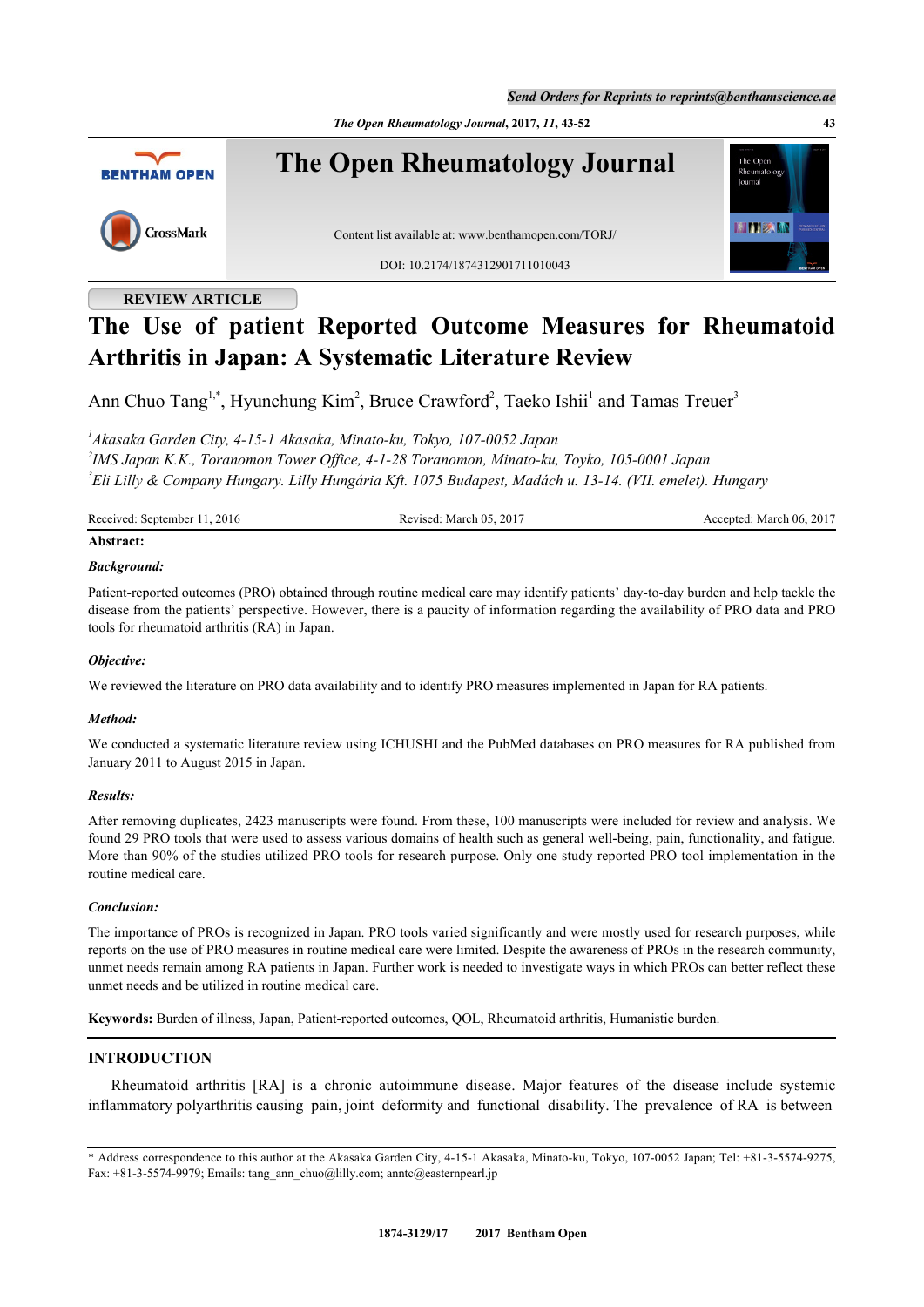0.6% and 1.0% in Japan, affecting approximately 1.24 million Japanese patients. [\[1](#page-7-0)] RA negatively impacts patients' ability to perform daily activities and their health related quality of life [HRQoL] [\[2](#page-7-1), [3\]](#page-7-2). The functional disability and bodily pain are associated with mental well-being. Reports showed that 10-13% of RA patients are reported to suffer from depression [[4](#page-7-3) - [6\]](#page-7-4). Patients whose hobbies or social activities were negatively affected due to RA symptoms showed increased rate of depression in the following years [[7](#page-8-0), [8](#page-8-1)]. Furthermore, RA is associated with poorer sleep quality and increased physical fatigue [[9,](#page-8-2) [10\]](#page-8-3). Thus, evaluating the disease from patients' perspectives by using patientreported outcomes [PROs] to assess pain, functional capacity, and fatigue *etc*. are essential in investigating the burden of RA [\[11](#page-8-4), [12](#page-8-5)]. The impact of RA on patients and society is acknowledged in Japan[[13](#page-8-6)] and there is growing awareness of HRQoL for RA patients. On the national level, the Ministry of Health, Labour, and Welfare [MHLW] established a rheumatism research committee in 2001 to investigate the disease, aiming for better disease control and delivery of accurate disease information to patients and clinicians [\[14](#page-8-7)]. As a part of this effort, the National Database of Rheumatic Diseases by iR-net in Japan [NinJa] was established in 2002. It contains clinical information and PROs of 11,940 RA patients. The therapeutic goals of RA have now encompassed not only clinical remission but also functional remission and sustainment of good HRQoL. The current treat-to-target guideline, which is highly utilized both globally and in Japan, lists "maximization of long-term HRQoL" as the primary treatment goal. The Japan Rheumatism Information Center, MHLW, Japan College of Rheumatology [JCR] and the Japanese RA patient advocacy group list maintenance of HRQoL as one of the RA treatment goals [\[15](#page-8-8), [16](#page-8-9)].

Monitoring PROs in routine medical care could guide treatment choices for health care professionals when there is a discrepancy between patient and physicians' assessment  $[12 - 17, 18]$  $[12 - 17, 18]$  $[12 - 17, 18]$  $[12 - 17, 18]$  $[12 - 17, 18]$  $[12 - 17, 18]$ . Despite the increasing importance of patients' HRQoL, currently there is no specific Japan guidance on how to measure HRQoL or what aspect of HRQoL to measure in the routine clinical setting. In addition, there is a lack of comprehensive literature review on PROs in the Japanese RA population to better guide Japanese PRO monitoring. Although RA burdens such as economic consequences are equally as important, this review focuses on reporting of PROs in Japan by addressing the following objectives: [[1\]](#page-7-0) to review the literature on RA specific PRO measures implemented in Japan and [[2\]](#page-7-1) to identify the future research needs on PRO measures for RA patients in Japan.

### **METHODS**

The review was conducted according to the Cochrane collaboration guidelines [[19\]](#page-8-12). A Japanese language search of the Japan Medical Abstracts Society [ICHUSHI] database was conducted to identify articles from January 1, 2011 to August 14, 2015. An English language search of the MEDLINE [PubMed] database was conducted to identify articles published from January 1, 2014 to August  $14<sup>th</sup>$ , 2015 to capture the most recent publication. The search terms used for PubMed and ICHUSHI are presented in Appendix A and B. In order to identify additional articles that were not listed in PubMed and ICHUSHI, a review of the grey literature was conducted on the following websites: Japan Rheumatism Foundation Information Center, ACR, JCR, MHLW, Outcome Measures in Rheumatology Clinical Trials [OMERACT], and the Japanese RA patient advocacy group "Japan Rheumatism Friendship Association". The inclusion criteria comprised articles reporting PROs of RA in Japanese adult population living in Japan. Articles were excluded if they were duplicates, not in English or Japanese languages, not a country of interest or if abstracts were unavailable for review. Furthermore, letters, editorials, commentaries, case studies, and animal models/studies were not included. Two reviewers conducted a title/abstract review followed by a full-text review to select and appraise relevant studies. Disagreements were resolved through discussions and results were checked by a third reviewer. Data including year of publication, objectives, data source, study design, PRO results and utilized PRO measures were extracted prior to data synthesis. PRO results were further categorized by a number of domains of health, including general well-being, pain, functionality, psychological status, fatigue, morning stiffness, and other domains.

### **RESULTS**

<span id="page-1-0"></span>Based on the inclusion and exclusion criteria, 100 articles were selected for in-depth analysis Fig. (**[1](#page-1-0)**). Among 100 studies investigating PROs in patients with RA in Japan, 2 studies were clinical trials, and 98 studies were observational studies. [Full list available as supplementary material]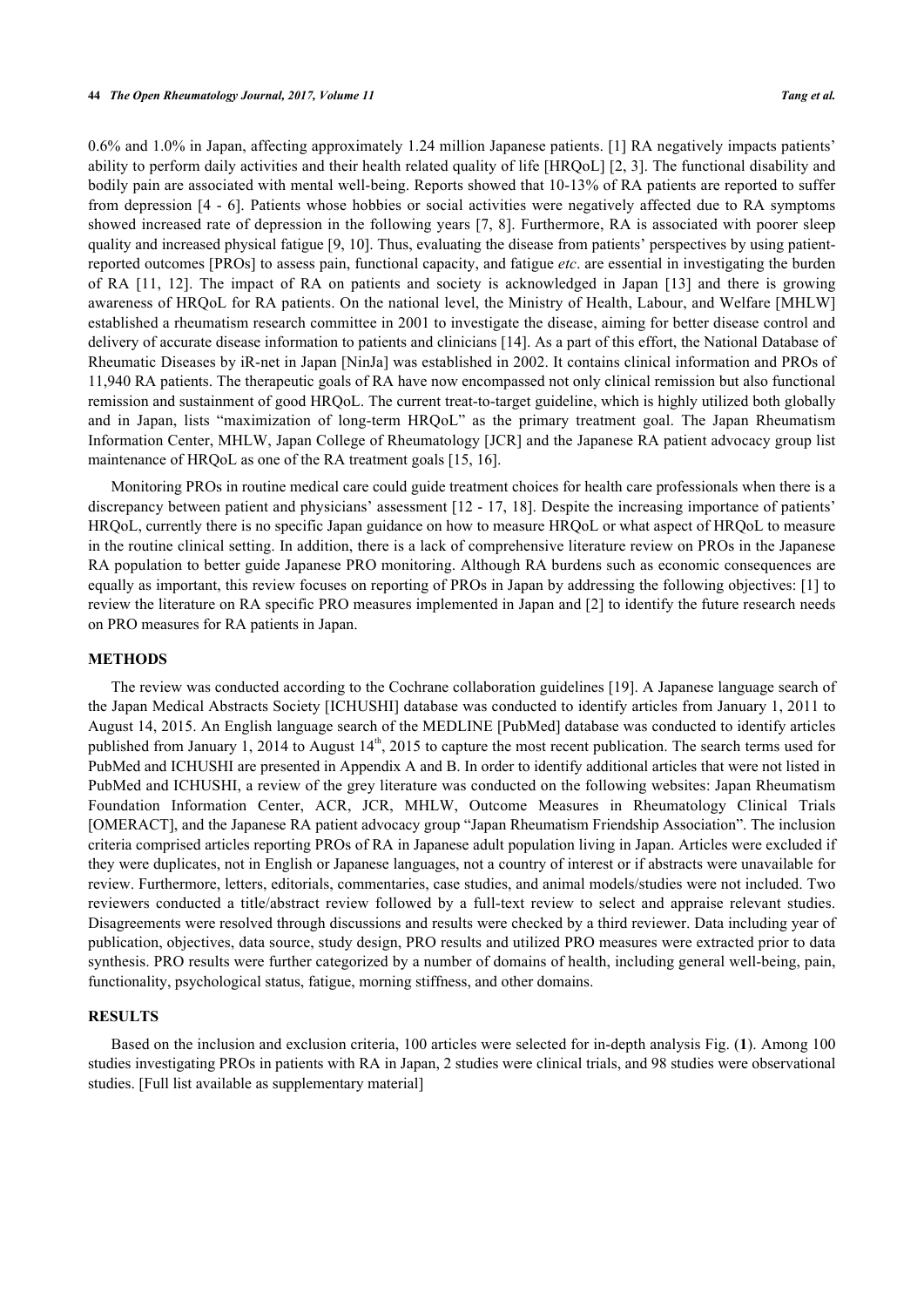

Fig. (1). PRISMA flow diagram.

### **Awareness of PROs in Japan**

A number of studies recognized the importance of assessing not only the clinical outcomes of RA but also outcomes that have significant impact on patients [[20](#page-8-13) - [25](#page-8-14)]. Despite this recognition, most of the identified literature assessed PROs for research purposes only and did not specify the use of PRO measures in routine medical care. Only one study reported the use of PROs in a daily medical setting [[26\]](#page-8-15). This cross-sectional study found less than 10% of RA patients treated by rheumatologists were evaluated with Health Assessment Questionnaire [HAQ] or modified HAQ [mHAQ]. Patient global assessment [PtGA] using the visual analogue scale [VAS] was implemented in 43.0% of the RA patients [\[26](#page-8-15)] but the details of the PtGA were not reported. The PRO tools utilization by non-rheumatologist clinicians was even more infrequent where HAQ and mHAQ were used in less than 1% of the patients and PtGA was used in 12.9% of the patients [[26\]](#page-8-15).

### **Measurement Tools Used to Assess PROs Among RA in Japan**

We found 29 PRO tools used in the Japanese studies but many of them were used only once, showing an inconsistency of PRO tool utilization in Japan Fig. (**[2](#page-3-0)**). The 29 tools measured a variety of health domains, including general well-being, fatigue, morning stiffness, psychological status, pain, and physical function. The most frequently implemented tools [used in more than 10 studies] included those recommended in the original OMERACT RA core set for clinical trials. The common tools were for the assessment of pain, function, and disease activity [[27](#page-8-16)]. Most of the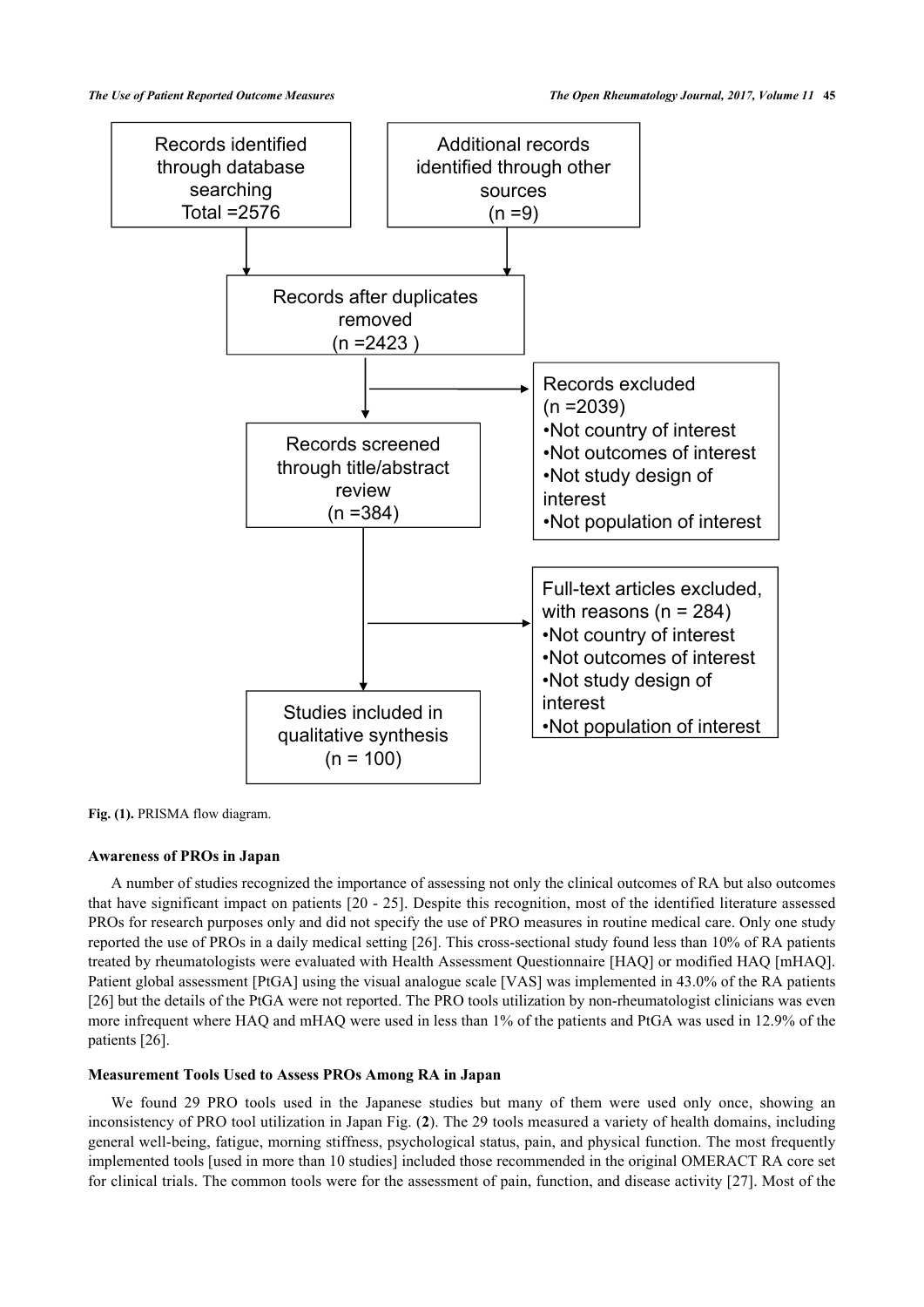studies were observational studies investigating the impact of treatments in patients' well-being, and few studies investigated the HRQoL of patients with RA in general (Fig. **[3](#page-3-1)**). The pain VAS was the main pain measurement tool utilized in 21 out of 23 Japanese studies reporting pain-related outcomes [91.3%]. Twenty one observational studies reported pain related outcomes. Pain intensity was assessed following treatments or was measured *via* cross-sectional surveys to explore the relationship between pain and other PROs. Pain was generally reported to strongly correlate with functional disability and anxiety. [[20,](#page-8-13) [25\]](#page-8-14) Some studies explored pain through qualitative interviews [*e.g.* "what was the most excruciating pain you've experienced when conducting your daily life activities", "throughout the year when does it hurt the most", *etc.*] [\[28](#page-8-17), [29](#page-8-18)].

<span id="page-3-0"></span>

**Fig. (2).** mHAQ: modified Health Assessment Questionnaire; PtGA: Patient Global Assessment; HAQ: Stanford Health Assessment Questionnaire; Pain VAS: Pain Visual Analogue Scale; SDS: Zung Self-rating Depression Scale; SF-36: Medical Outcome Study Short Form Health Survey; DASH: Disabilities of the arm, shoulder, and hand; EQ-5D: EuroQol 5 Dimension; POMS: Profile of Mood State; AIMS-2: Arthritis Impact Measurement Scale; BDI: Beck Depression Inventory; HAM-D: Hamilton Depression Rating Scale; CES-D: Center for Epidemiologic Studies- Depression; SF-8: Short form-8; GHQ-28: General Health Questionnaire-28; GSD-15: Geriatric Depression Scale; HADS: Hospital Anxiety Depression Scale; JOA: Japanese Orthopedic Association score; JSSF: Japanese society for surgery of the foot; JSSH: Japan Society for Surgery of the Hand Score of ADL; LES: Life Experiences Survey; MQL10: Mokichi Okada association QOL questionnaire; NESS: Negative Emotional Suppression Scale; OKS: Oxford Knee Score; RAPID3: Routine Assessment of Patient Index Data 3; RAQoL: Rheumatoid Arthritis Quality of Life; SI: Stress Inventory; STAI: State-Trait Anxiety Inventory; TAS-20: Toronto Alexithymia Scale.

Physical function was measured in more than half of all studies reviewed. The mHAQ was the most frequently implemented functional assessment tool, followed by the HAQ. Most (38 of studies on physical function) studies merely reported the change in HAQ or mHAQ scores, without further investigation of other PROs. Other functional assessment tools included the Disabilities of the Arm, Shoulder, and Hand (DASH), Arthritis Impact Measurement Scales [AIMS-[2](#page-7-1)], Routine Assessment of Patient Index [RAPID [3](#page-7-2)], and tools measuring functions of specific locations of the body (*e.g.* hand, wrist, knee, foot) (Fig. **[4](#page-4-0)**).

<span id="page-3-1"></span>PROs related to patients' psychological status such as depression, anger, stress, and anxiety were assessed. All of the psychological related studies were observational studies, either investigating patients' current mental HRQoL after being diagnosed with RA or the change in psychological status following treatment interventions. Eight PRO tools were utilized to measure depression Fig. (**[5](#page-5-0)**). The Zung Self-rating Depression Scale [SDS] was the most frequently reported tool in Japan, followed by the Beck Depression Inventory [BDI[-2](#page-7-1)] and Hamilton Depression Rating Scale [HAM-D]. Although depression was measured among RA, the literature suggests that an appropriate PRO tool for depression screening would be needed as depression because chronic RA is difficult to detect and treat [[25](#page-8-14)]. Stress and anxiety were measured using four stress- and anxiety-specific PRO measures, with the Profile of Mood State (POMS) being the most frequently utilized tool. (Fig. **[5](#page-5-0)**).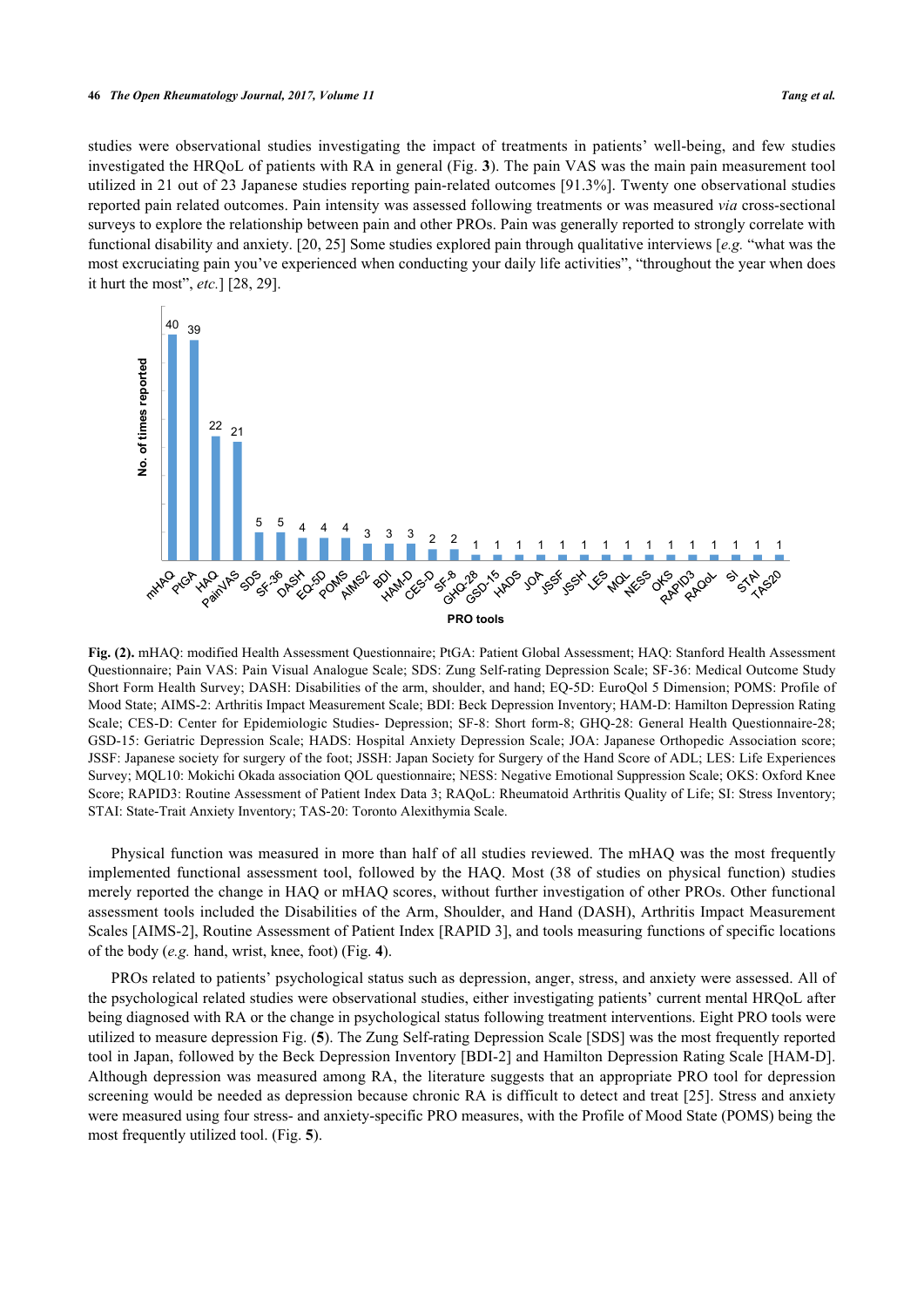

**Fig. (3).** SF-36: Medical Outcome Study Short Form Health Survey; EQ-5D: EuroQol 5 Dimension; SF-8: Medical Outcome Study Short Form -8; GHQ-28: General Health Questionnaire-28; MQL10: Mokichi Okada Association QOL questionnaire; RAQoL: Rheumatoid Arthritis Quality of Life Questionnaire.

Overall, there was a paucity of Japanese articles reporting morning stiffness. Two studies reported the duration of morning stiffness, but did not assess severity or its impact on the patients' life [\[30](#page-8-19), [31](#page-9-0)].

Fatigue was reported in five observational studies, with four studies using a composite index of the POMS. One study investigated the fatigue level of both biologics users and biologics-naïve patients in regards to difficulties of convalescence from RA at home. The results showed that fatigue was one of the top difficulties during convalescence in both cohorts [\[32](#page-9-1)].

<span id="page-4-0"></span>Patients' perception of illness was frequently evaluated using the PtGA for disease status or through qualitative studies. One study reported caregiver burden and its correlation to patients' reported burden using the Zarit caregiver burden index. Caregivers with disease were reported to have higher depression values than caregivers without any disease [\[33](#page-9-2)].



**Fig. (4).** Distribution of functional PRO tools utilization.

### **DISCUSSION**

We reviewed the utilization of PRO tools for RA patients in Japan. To the authors' knowledge, this is the first systematic review that focused on the use of PRO measures for the Japanese RA population. Among the 100 studies reviewed, we found that, 1) the value of PROs were recognized in the Japanese RA research community, but did not demonstrate the widespread use of PRO tools in the clinical setting, 2) a number of PRO tools were used but mainly for specific research needs, 3) there was heterogeneity of PRO tool utilization, and 4) PROs measured mainly focused on physical function and pain.

Shimizu and Minami highlighted the importance of collecting comprehensive patient information on psychological,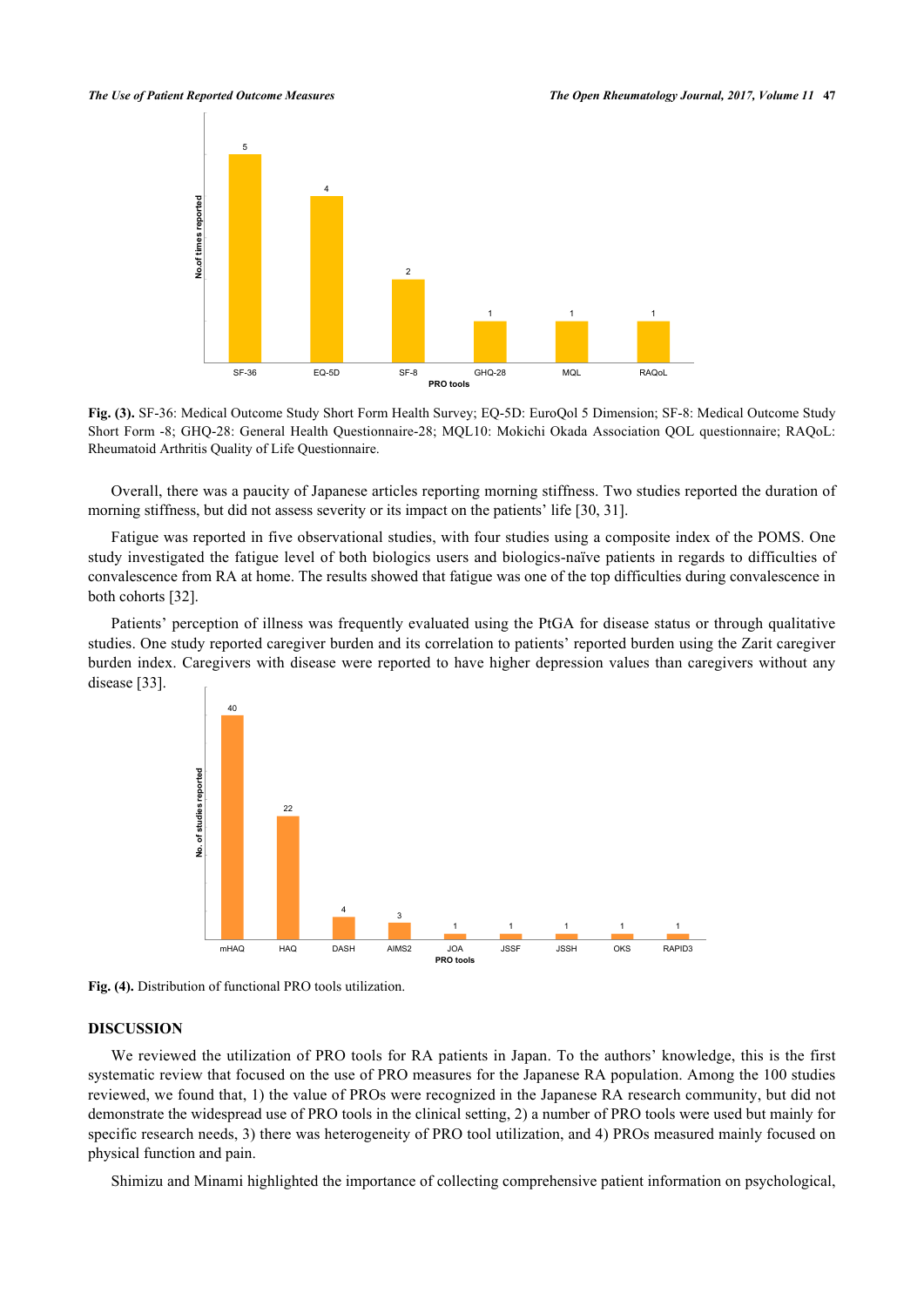economic, and daily life impact [\[22,](#page-8-20) [24\]](#page-8-21). Takahashi mentioned that PROs may contribute to better communicate between clinicians and patients, and guide treatment decisions [\[34](#page-9-3)]. PROs play a critical role in determining treatment pathways and timing of treatment [\[35](#page-9-4)]. Tight control of RA and close monitoring using PROs between the timeframe of onset to joint destruction, also known as the "window of opportunity", were considered to contribute to having a higher chance of achieving clinical remission and prevent joint damage[[36](#page-9-5)]. While the importance of PRO is being recognized, the more common understanding of PRO seems to be focused on functionality. Increasing evidence shows that functionality alone does not predict better outcomes. The ACR guidelines note that high HAQ score is a poor prognostic factor for joint damage [[35\]](#page-9-4). More studies to show how measurements of PROs may contribute to better patient care on both clinical and patient level would improve patient-focused holistic care.

<span id="page-5-0"></span>



Our review demonstrated that despite a number of studies reporting PRO tools, except for Takeuchi's study, there was a lack of studies reporting the use of PRO tools in routine medical care. This may imply that PRO tools are generally underutilized in Japanese routine clinical setting. There are several possible reasons behind the underutilization of PROs in clinical settings in Japan. First, there is a general lack of consensus and guidance on the use of PROs in daily medical care. The current Japanese clinical guideline does not indicate a specific PRO to address nor recommend the use of a specific PRO tool in any of the treatment recommendations. The treat-to-target guideline, which is highly utilized both globally and in Japan, emphasizes the use of validated composite measures of disease activity. Most of the parameters used are to support disease activity assessment rather than to measure humanistic burden [\[37](#page-9-6)]. Second, the unavailability of good PRO tools to accommodate the limited time in a busy medical setting may be another reason why PROs are not actively utilized [[24\]](#page-8-21). There are many PRO tools used outside of Japan that have been evaluated for validity, reliability, sensitivity to change, and feasibility and these tools are not yet validated in Japan. Identifying appropriate measures and performing psychometric validation studies in the Japanese context would be valuable.

From the review we conducted, we found a significant inconsistency in the PRO tool utilization and most of the tools were only implemented once. Out of the 8 depression-related PRO measures, 6 were used once, and out of the 11 function related tools, 7 tools were used once. This result was consistent with Kalyoncu's review conducted outside of Japan. They also concluded the heterogeneity of PRO tool utilization where 63 PRO tools were used to measure 14 domains of health in 109 RA reports [\[11\]](#page-8-4). Considering the complexity and inconsistency of the use of PROs in RA, medical education regarding proper selection and use of appropriate PROs to encourage utilization of PRO tools in clinical settings may be beneficial.

Our result showed that the number of research on physical functions outweighs the others. This may imply that the current RA treatment is more focused on functionality and disease activities. It may also suggest the need to develop an easy-to-use, clinically meaningful and relevant PRO tool in daily practice. Other than functionality, outcomes such as sleep disturbance, fatigue, and morning stiffness in Japan are recognized as an unmet need and are captured through the use of specific PRO tools in countries outside of Japan [\[38](#page-9-7) - [43](#page-9-8)]. Medical Outcomes Study-sleep questionnaire [MOS] and Pittsburg Sleep Quality Index [PSQI] were developed outside of Japan. However, no studies measuring sleep disturbance or sleep quality in Japanese RA patients were found in this review. As for fatigue, a number of articles were identified using fatigue specific assessment tools such as the Functional Assessment of Chronic Illness Therapy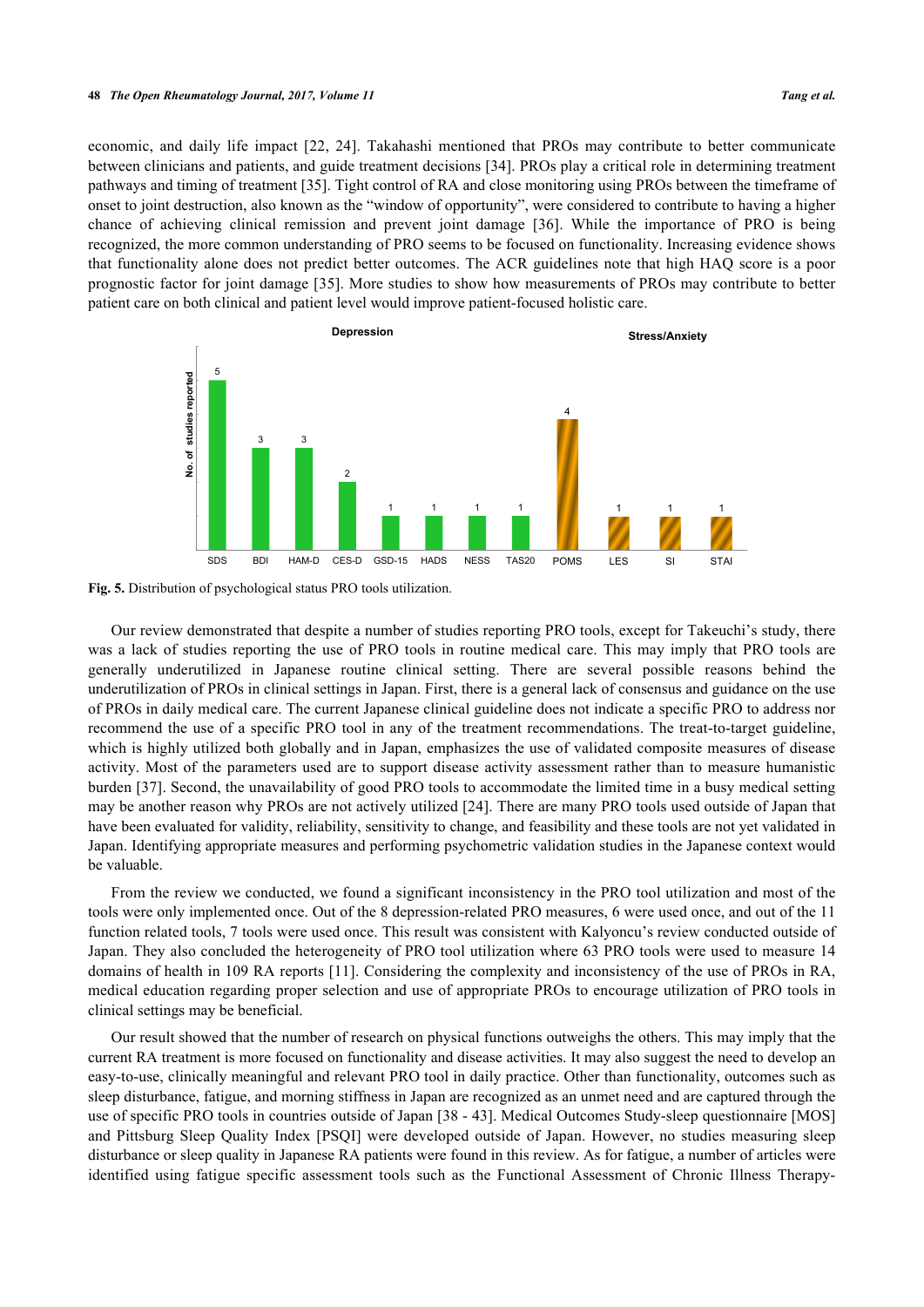Fatigue [FACIT-fatigue] and Fatigue Severity Scale [FSS] from abroad. One literature review indicated that fatigue can be caused by the use of MTX, which is a standard RA treatment option in many countries including Japan [\[44\]](#page-9-9). Research that differentiates treatment-induced versus disease-induced fatigue is warranted. Morning stiffness was recognized as an unmet treatment need as currently there are no pharmacological treatments that can ease the symptoms but it has been persistently reported by patients [\[45\]](#page-9-10). For morning stiffness, only 2 studies identified measuring the duration of morning stiffness. On the other hand, morning stiffness could be measured multi-dimensionally [*i.e.* presence of morning stiffness in certain timeframe, severity of morning stiffness and intensity of morning pain]. Given that these specific symptoms are often not captured in tools that measure overall functionality or general HRQoL, development of a new tool which is sensitive enough to capture these concepts is needed in the future.

Pain was measured in a majority of the articles using the VAS. Other validated PRO tools were not identified except for some qualitative studies investigating various types of pain [*i.e.* pain due to weather or certain time of the day] [[28\]](#page-8-17). Pain is a multidimensional concept intertwining not only intensity but also quality, location, duration, and the psychological impact. Studies from abroad have used pain related tools to measure RA pain from various perspectives. For example, Joharatnam used the McGill Pain questionnaire and widespread pain index to measure pain by location and duration [[46\]](#page-9-11). Lee used the Brief-Pain Inventory to measure the impact of RA pain on work, relations with other people, mood and sleep [\[43](#page-9-8)]. Further research in Japan using validated tools that can capture pain effectively would be warranted.

This study has a few limitations. First, the literature search was only conducted in PubMed and ICHUSHI. The other large biomedical database, EMBASE, was not used in this study. However, literature in EMBASE is mostly European focused and covers only 2% of the total Japanese literature. Therefore, most of the Japanese articles would have been captured by the ICHUSHI and PubMed database. Second, the search timeframe for PubMed and ICHUSHI for this report was different. However, the conclusion derived from this review would not differ much in terms of the variation of PRO tools in Japan and patient-reported unmet needs in the Japanese real world setting, as similar trends were consistently demonstrated in studies outside of Japan for the past 10 years [[11,](#page-8-4) [38](#page-9-7), [47\]](#page-9-12). Finally, a review study may be subject to a product of publication bias. In the case of this review, the underuse of PROs in daily practice may not be engaging enough to warrant publication in some journals and therefore underreported.

### **CONCLUSION**

The importance of PROs is recognized in Japan. PRO tools identified varied significantly and were mostly used for research purposes, while reports on the use of PRO measures in routine medical care was limited. Despite the awareness of PROs in the RA research community, unmet needs remain among RA patients in Japan. Further work is needed to investigate ways in which PROs can better reflect these unmet needs and be utilized in routine medical care. Activities such as developing easy-to-use and clinically meaningful tools, education on and incorporation of PROs in specific guidelines would likely improve RA patient care in Japan.

### **APPENDICES**

### **Appendix A: MEDLINE search Strategy**

|    | "Arthritis, Rheumatoid"[Majr] OR rheumatoid arthritis[Title]                                                                                                                                                                                                                                                                                                                                                                                                                                                                                                                                                                                                                                                                                                                                                            |
|----|-------------------------------------------------------------------------------------------------------------------------------------------------------------------------------------------------------------------------------------------------------------------------------------------------------------------------------------------------------------------------------------------------------------------------------------------------------------------------------------------------------------------------------------------------------------------------------------------------------------------------------------------------------------------------------------------------------------------------------------------------------------------------------------------------------------------------|
| 2  | "Quality of life"[Majr] OR "Sickness Impact Profile"[Majr] OR "Patient Satisfaction"[Majr]                                                                                                                                                                                                                                                                                                                                                                                                                                                                                                                                                                                                                                                                                                                              |
|    | quality of life[tiab] OR QALY[tiab] OR quality adjustment[tiab] OR utility index[tiab] OR utilities index[tiab] OR utility valu*[tiab] OR utilities<br>valu*[tiab] OR health utility[tiab] OR health utilities[tiab] OR EQ-5D[tiab] OR SF-6D[tiab] OR adversit*[tiab] OR satisfaction[tiab] OR<br>satisfied[tiab] OR patient reported outcome[tiab] OR patient reported outcomes[tiab] OR well-being[tiab] OR well being[tiab] OR burden[tiab]<br>OR SF-36[tiab] OR SF-12[tiab] OR HAQ[tiab] OR prefer*[tiab] OR QWB[tiab] OR pain[tiab] OR "morning stiffness"[tiab] OR tiredness[tiab]<br>OR fatigue[tiab] OR symptom*[tiab] OR dysfunction[tiab] OR disability[tiab] OR "mental health"[tiab] OR happiness[tiab] OR depress*[tiab]<br>OR anxiety[tiab] OR function*[tiab] OR "Health Assessment Questionnaire"[tiab] |
| 4  | fatigue[Majr] OR Depression[Majr] OR Mental health[Majr] OR Pain[Majr] OR Anxiety[Majr] OR Quality-Adjusted Life Years[Majr] OR<br>Patient Preference [Majr] OR Symptom Assessment [Majr]                                                                                                                                                                                                                                                                                                                                                                                                                                                                                                                                                                                                                               |
|    | $15$ #2 OR #4                                                                                                                                                                                                                                                                                                                                                                                                                                                                                                                                                                                                                                                                                                                                                                                                           |
| 16 | $\#5$ AND $\#1$                                                                                                                                                                                                                                                                                                                                                                                                                                                                                                                                                                                                                                                                                                                                                                                                         |
|    | $17 \#3$ AND #1                                                                                                                                                                                                                                                                                                                                                                                                                                                                                                                                                                                                                                                                                                                                                                                                         |
| 8  | #6 OR #7                                                                                                                                                                                                                                                                                                                                                                                                                                                                                                                                                                                                                                                                                                                                                                                                                |
| 19 | "2014/01/01"[PDAT]: "2015/8/14"[PDAT]) AND English[lang]                                                                                                                                                                                                                                                                                                                                                                                                                                                                                                                                                                                                                                                                                                                                                                |
|    | 10 #8 AND #9                                                                                                                                                                                                                                                                                                                                                                                                                                                                                                                                                                                                                                                                                                                                                                                                            |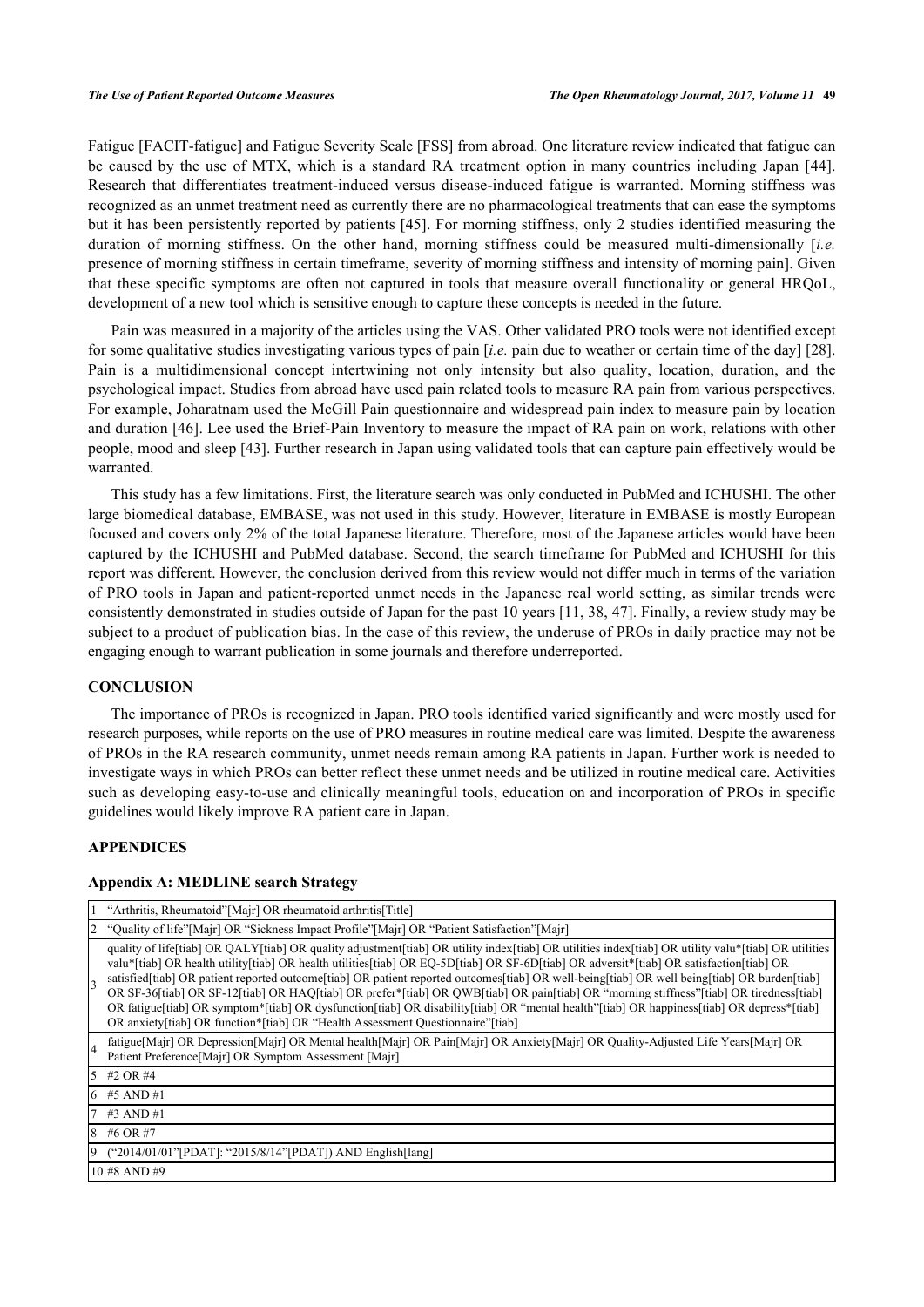**Appendix B. ICHUSHI search strategy.**

| -1             | 関節リウマチ/MTH OR<br>関節リウマチ/TI                                                                  |
|----------------|---------------------------------------------------------------------------------------------|
| $\overline{2}$ | 生活の質/MTH OR 疾病影響プロファイル/MTH OR<br>患者の満足度                                                     |
|                | /MTH                                                                                        |
| 3              | 暂調<br>OoL/TA OR クオリティオブライフ/TA OR<br>生活の質/TA OR                                              |
|                | 効用値/TA OR 逆境/TA 満足/TA<br>整生存年/TA OR<br>OR (患者/TA                                            |
|                | AND アウトカム/TA) OR ウェルビーイング/TA OR 負担/TA<br>OR.                                                |
|                | "quality of life"/TA<br>OALY/TA OR "quality adjustment"/TA<br>OR D<br>OR.                   |
|                | "utility index"/TA OR "utilities index"/TA OR<br>"utility valu"/TA<br><b>OR</b>             |
|                | "utilities valu"/TA<br>OR "health utility"/TA OR<br>"health utilities"/TA<br><b>OR</b>      |
|                | <b>HUI/TA</b><br>EO-5D/TA<br>OR<br>SF-6D/TA<br><b>OR</b><br><b>OR</b><br>adversit/TA<br>OR. |
|                | satisfaction/TA OR satisfied/TA OR "patient reported outcome"/TA<br><b>OR</b>               |
|                | "patient reported outcomes"/TA OR well-being/TA<br>"well being"/TA<br>OR                    |
|                | $SF-36/TA$<br>burden/TA OR<br><b>OR</b><br>$SF-12/TA$<br><b>OR</b><br>HAO/TA<br>OR.<br>OR.  |
|                | "health state preference"/TA OR 健康状態の選好/OR QWB/TA OR 痛み/TA OR 朝の                            |
|                | こわばり/TA OR こわばり/TA OR 疲れ/TA OR 疲労/TA OR だるさ/TA OR 症状                                        |
|                | /TA OR 障害/TA OR 身体障害/TA OR 負担/TA OR 精神保健/TA OR 精神/TA OR                                     |
|                | 幸福/TA OR 抑うつ/TA OR 不安/TA OR 機能/TA                                                           |
| $\overline{4}$ | #2 OR #3                                                                                    |
| 5              | #1 AND #4                                                                                   |
| 6              | (DT=2011:2015 AB=Y AND LA=日本語,英語 AND CK=ヒト) NOT (PT=症例報告,                                   |
|                | 事例,O&A,講義,レター,症例検討会,コメント)                                                                   |
| $\tau$         | #5 AND #6                                                                                   |

### **SUPPORTIVE/SUPPLEMENTARY MATERIAL**

1. List of included articles (n=100).

### **CONFLICT OF INTEREST**

This project has been financially sponsored by Eli Lilly Japan.

### **ACKNOWLEDGEMENTS**

Declared none.

### **REFERENCES**

- <span id="page-7-0"></span>[1] Yamanaka H, Sugiyama N, Inoue E, Taniguchi A, Momohara S. Estimates of the prevalence of and current treatment practices for rheumatoid arthritis in Japan using reimbursement data from health insurance societies and the IORRA cohort (I). Mod Rheumatol 2014; 24(1): 33-40. [\[http://dx.doi.org/10.3109/14397595.2013.854059\]](http://dx.doi.org/10.3109/14397595.2013.854059) [PMID: [24261756](http://www.ncbi.nlm.nih.gov/pubmed/24261756)]
- <span id="page-7-1"></span>[2] Miwa Y, Hosaka M, Matsushima D, Furuya H, Otsuka K. Does biologic`s efficacy have an impact on RA patient`s QOL and depression? ShinshinIgaku 2012; 52(4): 309-14.
- <span id="page-7-2"></span>[3] Matcham F, Scott IC, Rayner L, *et al.* The impact of rheumatoid arthritis on quality-of-life assessed using the SF-36: a systematic review and meta-analysis. Semin Arthritis Rheum 2014; 44(2): 123-30. [\[http://dx.doi.org/10.1016/j.semarthrit.2014.05.001](http://dx.doi.org/10.1016/j.semarthrit.2014.05.001)] [PMID: [24973898](http://www.ncbi.nlm.nih.gov/pubmed/24973898)]
- <span id="page-7-3"></span>[4] Matcham F, Rayner L, Steer S, Hotopf M. The prevalence of depression in rheumatoid arthritis: a systematic review and meta-analysis: reply. Rheumatology (Oxford) 2014; 53(3): 578-9. [\[http://dx.doi.org/10.1093/rheumatology/ket439](http://dx.doi.org/10.1093/rheumatology/ket439)] [PMID: [24402579\]](http://www.ncbi.nlm.nih.gov/pubmed/24402579)
- [5] Dickens C, Creed F. The burden of depression in patients with rheumatoid arthritis. Rheumatology (Oxford) 2001; 40(12): 1327-30. [\[http://dx.doi.org/10.1093/rheumatology/40.12.1327](http://dx.doi.org/10.1093/rheumatology/40.12.1327)] [PMID: [11752500](http://www.ncbi.nlm.nih.gov/pubmed/11752500)]
- <span id="page-7-4"></span>[6] Kojima M, Kojima T, Ishiguro N, *et al.* Psychosocial factors, disease status, and quality of life in patients with rheumatoid arthritis. J Psychosom Res 2009; 67(5): 425-31. [\[http://dx.doi.org/10.1016/j.jpsychores.2009.01.001](http://dx.doi.org/10.1016/j.jpsychores.2009.01.001)] [PMID: [19837205\]](http://www.ncbi.nlm.nih.gov/pubmed/19837205)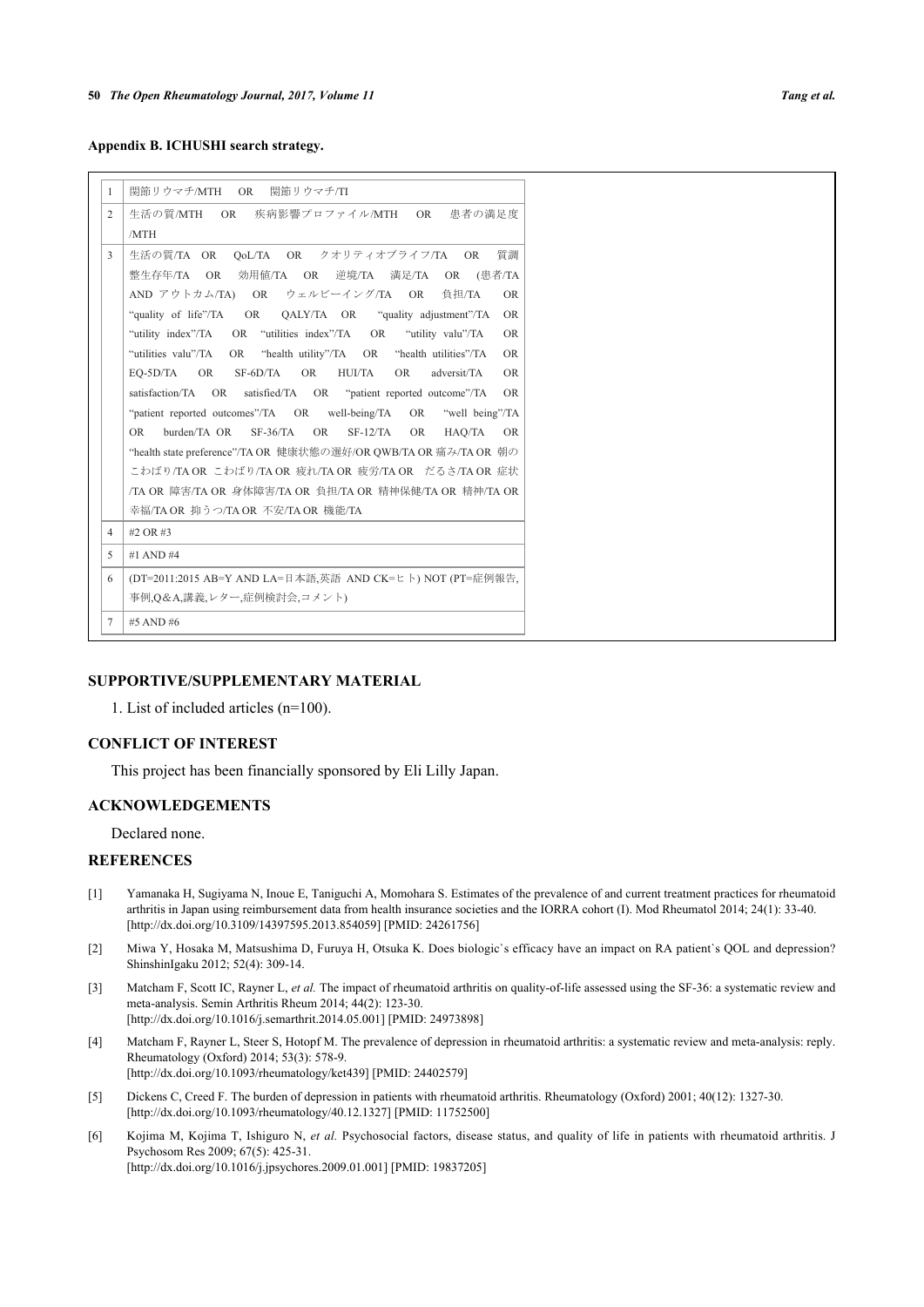- <span id="page-8-0"></span>[7] Katz PP, Yelin EH. The development of depressive symptoms among women with rheumatoid arthritis. The role of function. Arthritis Rheum 1995; 38(1): 49-56. [\[http://dx.doi.org/10.1002/art.1780380108](http://dx.doi.org/10.1002/art.1780380108)] [PMID: [7818571\]](http://www.ncbi.nlm.nih.gov/pubmed/7818571)
- <span id="page-8-1"></span>[8] Imran MY, Saira Khan EA, Ahmad NM, Farman Raja S, Saeed MA, Ijaz Haider I. Depression in Rheumatoid Arthritis and its relation to disease activity. Pak J Med Sci 2015; 31(2): 393-7. [\[http://dx.doi.org/10.12669/pjms.312.6589](http://dx.doi.org/10.12669/pjms.312.6589)] [PMID: [26101498\]](http://www.ncbi.nlm.nih.gov/pubmed/26101498)
- <span id="page-8-2"></span>[9] Westhovens R, Van der Elst K, Matthys A, Tran M, Gilloteau I. Sleep problems in patients with rheumatoid arthritis. J Rheumatol 2014; 41(1): 31-40. [\[http://dx.doi.org/10.3899/jrheum.130430](http://dx.doi.org/10.3899/jrheum.130430)] [PMID: [24293569](http://www.ncbi.nlm.nih.gov/pubmed/24293569)]
- <span id="page-8-3"></span>[10] Løppenthin K, Esbensen BA, Jennum P, *et al.* Sleep quality and correlates of poor sleep in patients with rheumatoid arthritis. Clin Rheumatol 2015; 34(12): 2029-39. [\[http://dx.doi.org/10.1007/s10067-015-2875-4\]](http://dx.doi.org/10.1007/s10067-015-2875-4) [PMID: [25620673](http://www.ncbi.nlm.nih.gov/pubmed/25620673)]
- <span id="page-8-4"></span>[11] Kalyoncu U, Dougados M, Daurès JP, Gossec L. Reporting of patient-reported outcomes in recent trials in rheumatoid arthritis: a systematic literature review. Ann Rheum Dis 2009; 68(2): 183-90. [\[http://dx.doi.org/10.1136/ard.2007.084848](http://dx.doi.org/10.1136/ard.2007.084848)] [PMID: [18375533\]](http://www.ncbi.nlm.nih.gov/pubmed/18375533)
- <span id="page-8-5"></span>[12] Kojima M, Kojima T, Suzuki S, *et al.* Patient-reported outcomes as assessment tools and predictors of long-term prognosis: a 7-year followup study of patients with rheumatoid arthritis. Int J Rheum Dis 2015. [Epub ahead of print]. [\[http://dx.doi.org/10.1111/1756-185X.12789](http://dx.doi.org/10.1111/1756-185X.12789)] [PMID: [26544115\]](http://www.ncbi.nlm.nih.gov/pubmed/26544115)
- <span id="page-8-6"></span>[13] Tanaka E. Economic burden due to work productivity loss is estimated to be over 5 billion USD per year. Nikkei Med. 2013. (In Japanese) Available from: [http://medical.nikkeibp.co.jp/leaf/all/special/ptra/interview/201303/528690.html?n\\_cid=nbpnmo\\_esln\\_medley](http://medical.nikkeibp.co.jp/leaf/all/special/ptra/interview/201303/528690.html?n_cid=nbpnmo_esln_medley)
- <span id="page-8-7"></span>[14] MHLW. Rheumatology and allergy committee report (In Japanese). [http://www.mhlw.go.jp/stf/houdou/2r9852000001nfao-att/2r9852000001](http://www.mhlw.go.jp/stf/houdou/2r9852000001nfao-att/2r9852000001nfdx.pdf) [nfdx.pdf](http://www.mhlw.go.jp/stf/houdou/2r9852000001nfao-att/2r9852000001nfdx.pdf). 2011. December 21st, 2015
- <span id="page-8-8"></span>[15] JRFIC. Treatment of Rheumatoid Arthritis (In Japanese) Japan rheumatism foundation information center Available from: [http://www.](http://www.rheuma-net.or.jp/rheuma/index.html) [rheuma-net.or.jp/rheuma/index.html](http://www.rheuma-net.or.jp/rheuma/index.html) 2015. December 21st, 2015
- <span id="page-8-9"></span>[16] JRFA. Rheumatology Q&A (In Japanese): Japan Rheumatology Friendship Association Available from: [http://www.nrat.or.jp/qa/top.html.](http://www.nrat.or.jp/qa/top.html) 2015. December 22, 2015
- <span id="page-8-10"></span>[17] Gossec L, Dougados M, Dixon W. Patient-reported outcomes as end points in clinical trials in rheumatoid arthritis. RMD open 2015; 1(1): e000019.

[\[http://dx.doi.org/10.1136/rmdopen-2014-000019\]](http://dx.doi.org/10.1136/rmdopen-2014-000019) [PMID: [26509052](http://www.ncbi.nlm.nih.gov/pubmed/26509052)]

- <span id="page-8-11"></span>[18] Tohma S. The trend of Japanese RA patient`s disease activity, physical disability, adverse event and medical cost - A multicenter epidemiology study (In Japanese). Available from: [http://www.allergy.go.jp/Research/Shouroku\\_13/20tohma.pdf](http://www.allergy.go.jp/Research/Shouroku_13/20tohma.pdf) 2013. cited December 22nd, 2015
- <span id="page-8-12"></span>[19] Higgins JPT, Green S, Eds. Cochrane Handbook for Systematic Reviews of Interventions Version 5.1.0 [updated March 2011]. The Cochrane Collaboration, 2011. Available from: [www.handbook.cochrane.org](http://www.handbook.cochrane.org)
- <span id="page-8-13"></span>[20] Hoshi D, Tanaka E, Igarashi A, Inoue E, Kobayashi A, Sugimoto N, *et al.* Profiles of EQ-5D utility scores in the daily practice of Japanese patients with rheumatoid arthritis; Analysis of the IORRA database. Mod Rheumatol 2015; 26(1): 40-5. [\[http://dx.doi.org/10.3109/14397595.2015.1059983\]](http://dx.doi.org/10.3109/14397595.2015.1059983) [PMID: [26052801](http://www.ncbi.nlm.nih.gov/pubmed/26052801)]
- [21] Yasuda Y, Iwamatsu A. Psychological Distress, Disease Specific QOL, and Life Stress in Patients with Rheumatoid Arthritis. Stress Kagaku 2011; 26(3): 291-9. [In Japanese].
- <span id="page-8-20"></span>[22] Shimizu Y, Atsumi T. [10 years of TNFα Inhibitor] How much can disease activity be controlled? Bunshi Rheuma Chiryo 2013; 6(3): 108-12. [In Japanese].
- [23] Tanaka R, Morishima Y. A survey on unmet medical needs of RA patients. Shinyaku to Rinsho 2013; 62(4): 758-77. [In Japanese].
- <span id="page-8-21"></span>[24] Minami M, Akita W, Kanako M. The psychology of RA patients using biologics (In Japanese). Narakenritsu Mimurobyoin kangogakkaishi 2013; 29: 32-7.
- <span id="page-8-14"></span>[25] Nakamoto C, Aoki N. Depression and anxiety of RA patients -Case studies of patients using antidepressants after the cessation of biologics. Bunshi Seisin Igaku 2013; 13(1): 72-6. [In Japanese].
- <span id="page-8-15"></span>[26] Takeuchi T. The status quo of treat to target guideline implementation in the Japanese RA clinical setting. J New Rem Clin 2013; 62(7): 98-107. [In Japanese].
- <span id="page-8-16"></span>[27] Felson DT, Anderson JJ, Boers M, *et al.* The American College of Rheumatology preliminary core set of disease activity measures for rheumatoid arthritis clinical trials. Arthritis Rheum 1993; 36(6): 729-40. [\[http://dx.doi.org/10.1002/art.1780360601](http://dx.doi.org/10.1002/art.1780360601)] [PMID: [8507213\]](http://www.ncbi.nlm.nih.gov/pubmed/8507213)
- <span id="page-8-17"></span>[28] Tamura M, Nishiyama Y, Yokoyama T. The type of pain and process of acceptance in daily activities for RA patients (In Japanese). Meiji Kokusai Iryou Daigakushi 2012; 6: 47-54.
- <span id="page-8-18"></span>[29] Yamanaka K, Kogawa K. Survey on biologics using RA patient panel -2nd edition-( In Japanese). Pharma Medica 2011; 29(11): 107-13.
- <span id="page-8-19"></span>[30] Koike T, Harigai M, Ishiguro N, *et al.* Safety and effectiveness of adalimumab in Japanese rheumatoid arthritis patients: postmarketing